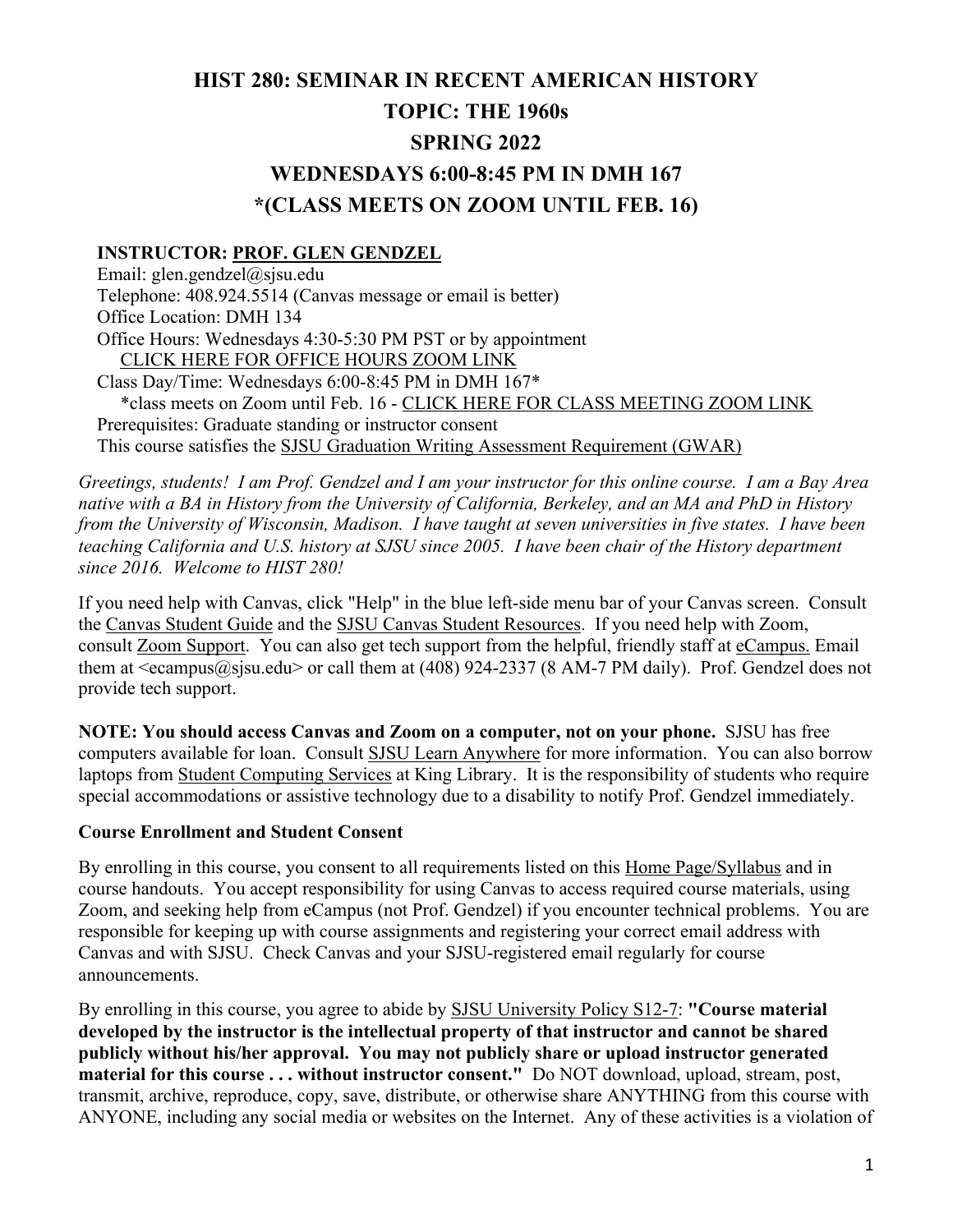California Civil Code 980 a(1) and SJSU University Policy S12-7 and could result in possible sanction. Don't do it!

## **Instructor Contact and Office Hours**

Contact Prof. Gendzel by Canvas message or by email at  $\leq$ glen.gendzel@sjsu.edu>. He will reply as soon as possible, but don't expect responses on evenings or weekends. He is available during office hours (Wednesdays 4:30-5:30 PM PST) in DMH 134 or by Zoom. CLICK HERE to access Zoom office hours. Other times are available by appointment. Request appointments by Canvas message or by email. You can post general questions about course organization, requirements, and assignments on the Help Forum in Discussions (see left hand menu in Canvas).

### **Course Description**

From the SJSU Catalog: "An intensive study of some phase or problem in the period from the Civil War to the present. Individual research with oral and written reports." The topic of this course will be the United States in the 1960s. This course satisfies the SJSU Graduation Writing Assessment Requirement (GWAR). You are expected produce an individually written primary-source research paper 5,000 to 7,500 words in length (not counting references) that will count for 60% of your grade. Your paper is expected to meet the standards of the historical profession and demonstrate the skills used by historians.

### **Course Learning Outcomes**

Upon successful completion of this course, students will be able to:

**CLO1:** Describe and explain the causes and effects of major historical events in the United States in the 1960s. Assessed by class discussion and writing assignments.

**CLO2:** Formulate a research question, locate primary sources, and conduct historical research according to the professional standards of the discipline of History. Assessed by writing assignments.

**CLO3:** Compose a thesis, use primary source evidence, write persuasively at length, and cite sources properly in Chicago style according to the professional standards of the discipline of History. Assessed by writing assignments.

## **Required Textbooks**

1. Alexander Bloom and Wini Breines, eds., *Takin' It to the Streets: A Sixties Reader,* **4th ed.** (New York: Oxford Univ. Press, 2015) ISBN 9780190250706 **[DO NOT USE EARLIER EDITIONS]**

2. Harvard Sitkoff, *The Struggle for Black Equality,* 25th Anniversary Edition (New York: Hill and Wang, 2008) ISBN 9780809089246 **[1993 EDITION IS ACCEPTABLE, DO NOT USE EARLIER EDITIONS BEFORE 1993]**

3. Christian G. Appy, *Working-Class War: American Combat Soldiers and Vietnam* (Chapel Hill: University of North Carolina Press, 1993) ISBN 9780807843918

4. Kate L. Turabian, *A Manual for Writers of Research Papers, Theses, and Dissertations,* 9th ed. (Chicago: University of Chicago Press, 2018) ISBN 9780226430577 **[DO NOT USE EARLIER EDITIONS OR THE EBOOK EDITION]**

All textbooks are available for purchase from the Spartan Bookstore(.). You can also purchase them from your favorite bookstore or online bookseller. Additional required readings are available as .pdf downloads under "Modules" on the left side of the course home page and also linked below in the Course Schedule below. Notify Prof. Gendzel immediately about any "dead links."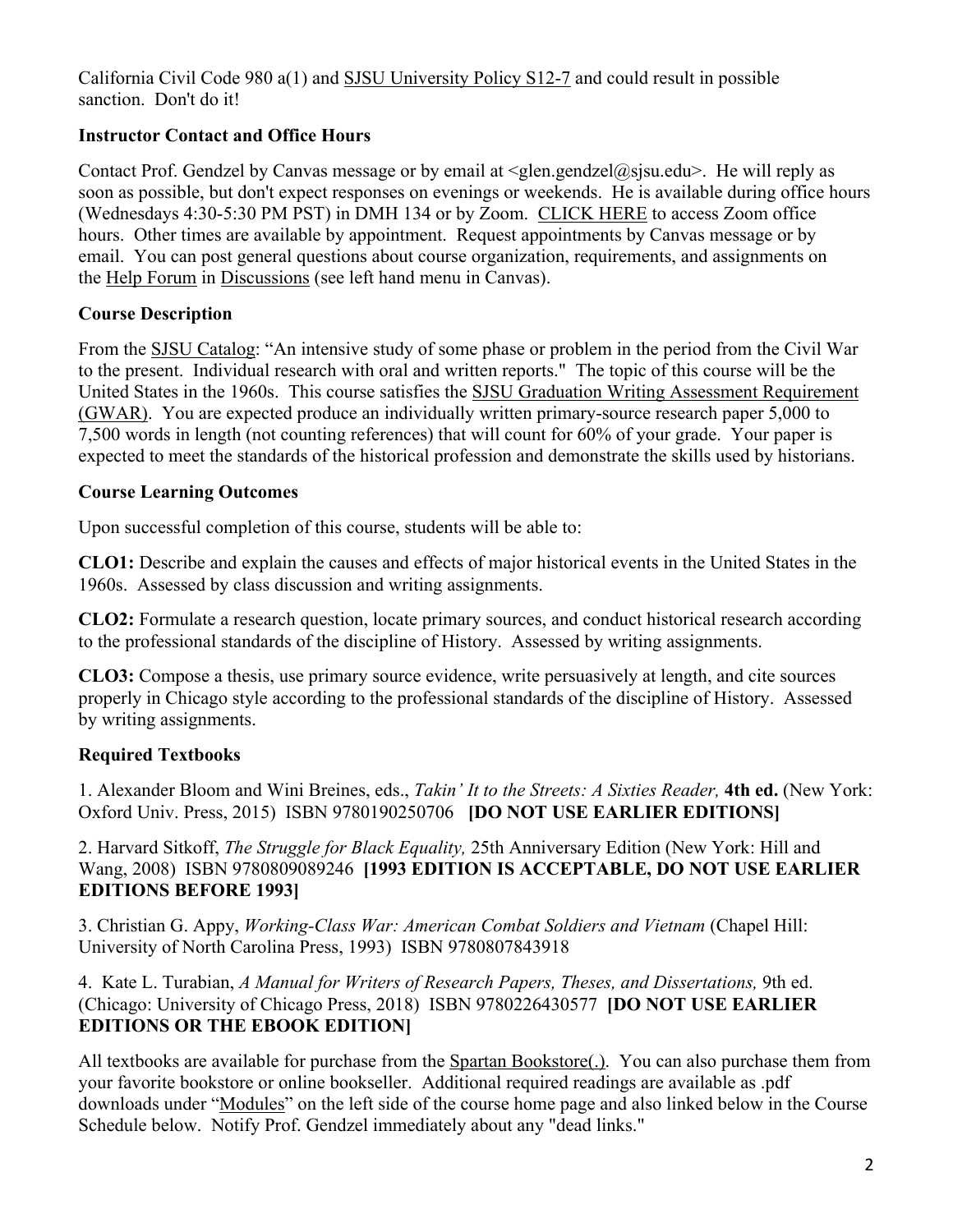**NOTE:** Weekly reading assignments are listed in the Course Schedule below, not in the Modules. Only the .pdf readings are posted in Modules; other readings are in the assigned textbooks. Follow the reading assignments in the Course Schedule below.

# **Course Format and Workload**

This course is taught in person (except for Weeks 1-3 on Zoom) using resources posted on Canvas. Because this is a 4-unit course, you can expect to spend a minimum of **10 hours per week** completing class-related assignments, in addition to the in-person class meetings. Outside of class, you are expected to complete all reading assignments, attend all class meetings and individual conferences, participate regularly in class discussion, lead or co-lead one topic discussion, write discussion questions, read an individually assigned book, write a Book Review (1,500 to 2,000 words), locate primary sources for your Research Paper, get your topic approved, formulate a research question, conduct research, compose a thesis, write a rough draft, critique rough drafts written by your classmates, complete a final draft of your Research Paper (5,000 to 7,500 words, not counting references), and turn in all assignments on time. Careful time management will enable you to keep up with assignments and succeed in all your classes.

SJSU University Policy S16-9: "Success in this course is based on the expectation that students will spend, for each unit of credit, a minimum of 45 hours over the length of the course (normally 3 hours per unit per week) for instruction, preparation/studying, or course related activities, including but not limited to internships, labs, and clinical practica. Other course structures will have equivalent workload expectations as described in the syllabus." NOTE: For this course, this Home Page is the syllabus.

# **Library Liaisons**

The SJSU History department's Library Liaison is Nyle Monday <nyle.monday@sjsu.edu>. Call him at (408) 808-2041 for help with any library assignments in your History classes. The Director of SJSU Special Collections and Archives is Craig Simpson  $\langle \text{craig.simpson}(\hat{\omega})$  sigu.edu $\rangle$ . Call him at (408) 808-2062 for help with finding primary sources in Special Collections and Archives.

# **Diversity, Equity, and Inclusion Statement**

See the "Statement in Support of Racial Justice and Anti-Racism" posted on the SJSU History department home page. This course will discuss what the statement calls "the resistance and resilience of marginalized groups," "civil rights movements," "community resistance," and "systemic racism and oppression." I hope to show proper respect and consideration for issues of diversity, equity, and inclusion, and I expect the same from my students. All students are welcome in this course. Please email me with your suggestions about how to make the course more inclusive and welcoming for all students.

# **Classroom Protocol**

When the class meets in Weeks 2-7, designated students (or Prof. Gendzel) will lead discussion of assigned readings using questions posted in advance in the weekly Modules. Each week, you are expected to complete the assigned reading and to participate actively in class discussion. Share your thoughts and reactions to the readings in response to the discussion questions and the comments of your classmates. Listen respectfully to your classmates and to Prof. Gendzel. Give others a chance to talk. Don't confront anyone or put anyone on the spot. Don't get defensive or take anything personally. Don't be offended if Prof. Gendzel asks you to let someone else talk. In Week 14, you will critique rough drafts of other students' papers. You are expected to contribute constructive criticism of your fellow students' work and calmly accept criticism of your own. Do not upload, stream, post, transmit, archive, reproduce, copy, save, distribute, or otherwise share class sessions in any way without Prof. Gendzel's prior written approval (SJSU University Policy S12-7).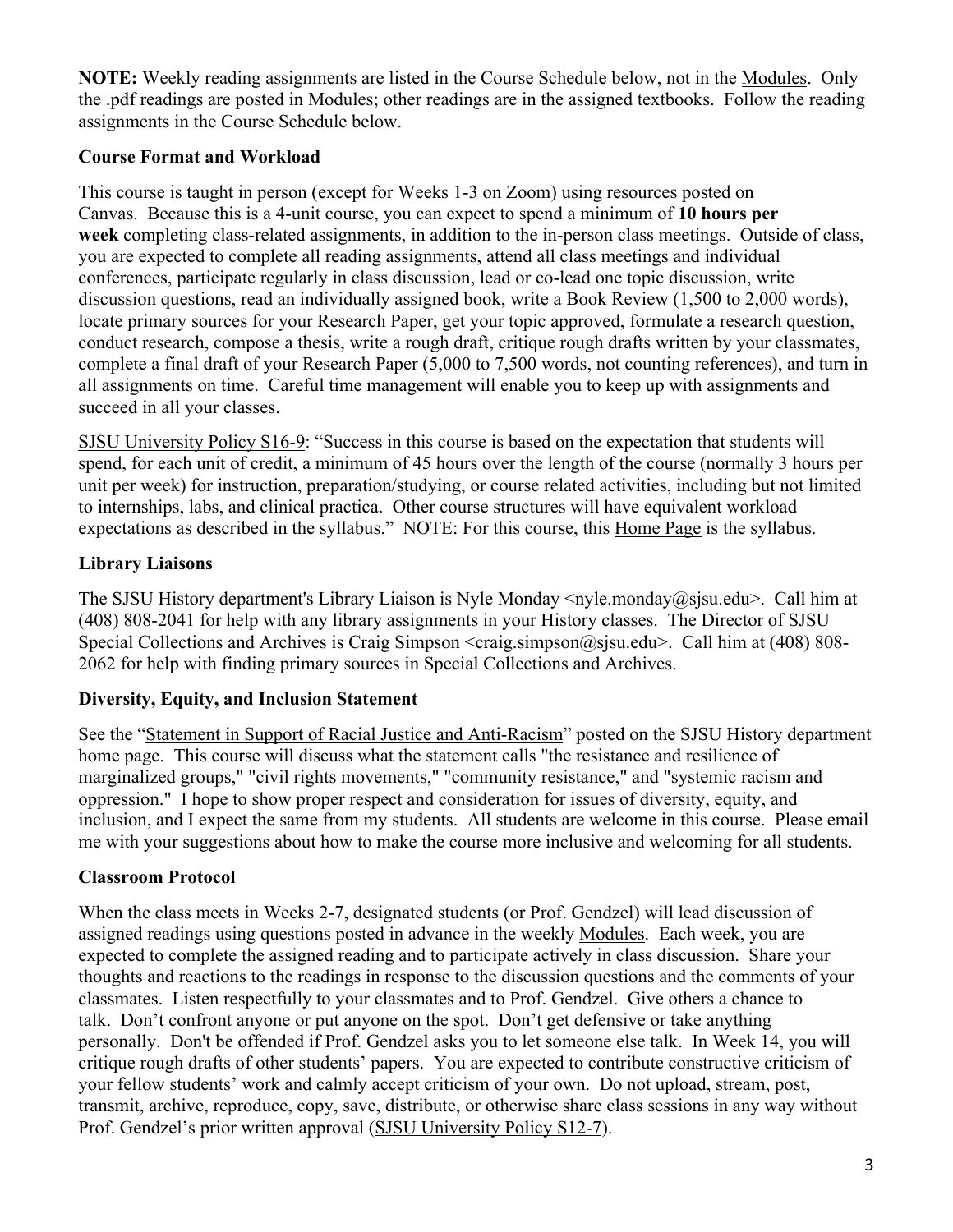### **Electronic Devices**

Turn off phones, computers, and all electronic devices and put them away when you come to class. Do not use ANY electronic devices in class without Prof. Gendzel's permission in advance (see SJSU University Policy S12-7). Do not call, text, or check messages in class. Do not leave the room to use your phone, except in emergencies. Otherwise, wait until break or after class. There will always be a short break in the middle of the scheduled class time for you to check your messages.

### **Attendance and Missing Class**

You are expected to attend every class meeting from start to finish (see SJSU University Policy F15- 12). If you will miss a class, or a scheduled individual conference, notify Prof. Gendzel in advance explaining your emergency. You must also submit a discussion paper (1,000-1,500 words) to Assignments in Canvas by 1:00 PM on the day of the next class meeting, answering the discussion questions for BOTH topics on the day that you missed, and making ample reference to the assigned readings. Your discussion paper must conclusively demonstrate that you did the week's assigned readings and that you could have answered all of the week's discussion questions, even though you were not in class. Use Chicago style. Failure to submit a satisfactory discussion paper on time for any missed class meeting will negatively affect your class participation grade.

### **Grading**

This course is letter-graded. Your final grade will be determined by the grades that you earn for your class participation, discussion questions and leadership, Book Review, and Research Paper as described below. There is no "curve," so you are not in competition with other students and the overall grade distribution is irrelevant. There will be no "extra credit." Instead, you will earn FOUR letter grades worth these basic point values:

| $A+ = 100$ | $A = 95$ | $A - 92$   |
|------------|----------|------------|
| $B+= 88$   | $B = 85$ | $B - = 82$ |
| $C+= 78$   | $C = 75$ | $C = 72$   |
| $D+= 68$   | $D = 65$ | $D = 62$   |
|            |          | $F = 0$    |

The points you earn for each assignment will be weighted according to this chart:

| <b>ASSIGNMENT</b>                            | <b>WEIGHT</b> | <b>POINTS</b> |
|----------------------------------------------|---------------|---------------|
| <b>Class Participation</b>                   | 20%           | <b>200</b>    |
| <b>Discussion Questions &amp; Leadership</b> | 10%           | 100           |
| <b>Book Review (1,500-2,000 words)</b>       | 10%           | <b>100</b>    |
| Research Paper (5,000-7,500 words)           | 60%           | 600           |
| <b>TOTAL</b>                                 | 100%          | 1000          |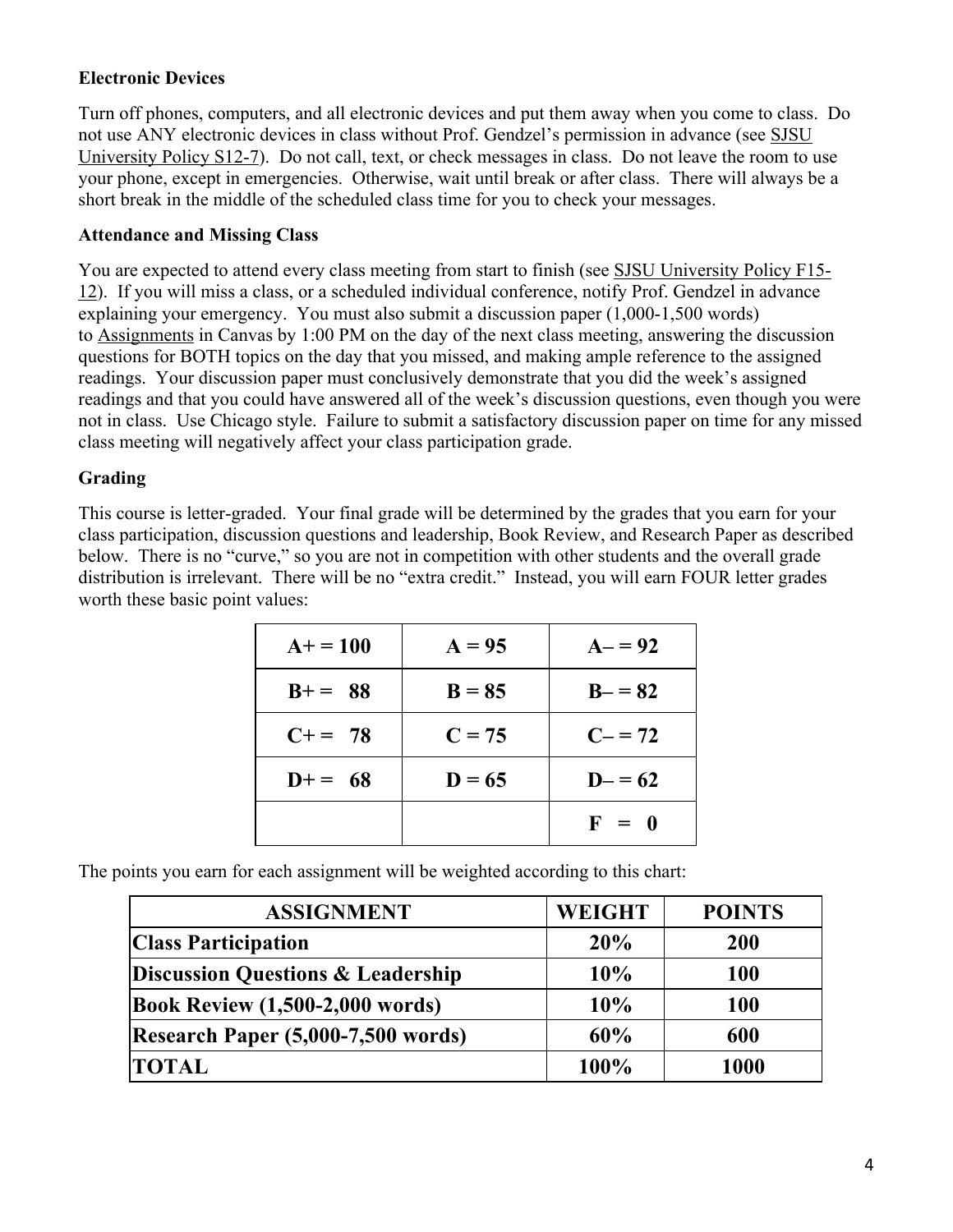Your final grade in the course will be calculated strictly by totaling your points according to this chart:

| $A+ = 1000$ | $A = 950$ | $A - 920$      |
|-------------|-----------|----------------|
| $B+= 880$   | $B = 850$ | $B - = 820$    |
| $C+= 780$   | $C = 750$ | $C - 720$      |
| $D+= 680$   | $D = 650$ | $D = 620$      |
|             |           | $F = \leq 620$ |

# **TOTAL POINTS REQUIRED TO EARN FINAL LETTER GRADES:**

NOTE: All grades will be posted on Canvas under "Grades." Look for them there.

# **DESCRIPTIONS OF ASSIGNMENTS AND GRADING CRITERIA**

## **Class Participation • 20% of grade • Assesses CLO1 >DETERMINED BY PROF. GENDZEL AT END OF THE SEMESTER**

Your class participation grade will reflect Prof. Gendzel's assessment of your average weekly preparation and your average weekly contribution to class discussion in Weeks 2-7; your oral reports on your research in Weeks 9, 11, and 14; and your comments (both oral and written) on other students' rough drafts in Week 14. Your contributions to class discussion will be evaluated by how thoroughly you appear to have read and considered the assigned reading in Weeks 2-7. Quantity, quality, courteousness, responsiveness, and relevance of class participation all "count." To help you prepare for discussions, Prof. Gendzel will distribute discussion questions in advance. Come prepared to answer every question. Prof. Gendzel might call on you in class. In Week 14, when you critique rough drafts by your fellow students, try to offer constructive criticism orally and in writing. Your critiques of other students' rough drafts will figure into your class participation grade.

### **Discussion Questions and Discussion Leadership • 10% of grade • Assesses CLO1 > DUE BY 1:00 PM ON MONDAY OF THE WEEK WHEN YOU WILL LEAD A DISCUSSION**

In Week 1, you will sign up to write discussion questions about the assigned readings for one of 11 topics. Write 2 or 3 questions per each secondary source book chapter or article, plus 2 to 4 questions about the primary source readings in *Takin' It to the Streets*, 400-600 words in total. Submit your discussion questions to Assignments in Canvas by 1:00 PM on Monday of the week when you will lead a topic discussion. Prof. Gendzel will download your questions from Canvas; he may edit your questions before posting them in Modules for the class to download. When class meets that week, you will lead the class discussion of your chosen topic. Structure the discussion any way you wish, but try to cover as much of the assigned reading as possible. Try to focus on the main ideas in the readings, not random facts or details. Lead the discussion using your discussion questions. State your questions, give your classmates time to respond, and finish answering your own question before moving on to the next one. Try to maximize input from your classmates. Your grade on discussion questions and discussion leadership will reflect Prof. Gendzel's assessment of the quality of your questions, your comprehension of the readings, your structuring of the discussion, your own answers to your questions, and the effectiveness of your discussion leadership in eliciting maximum, lively participation from your classmates.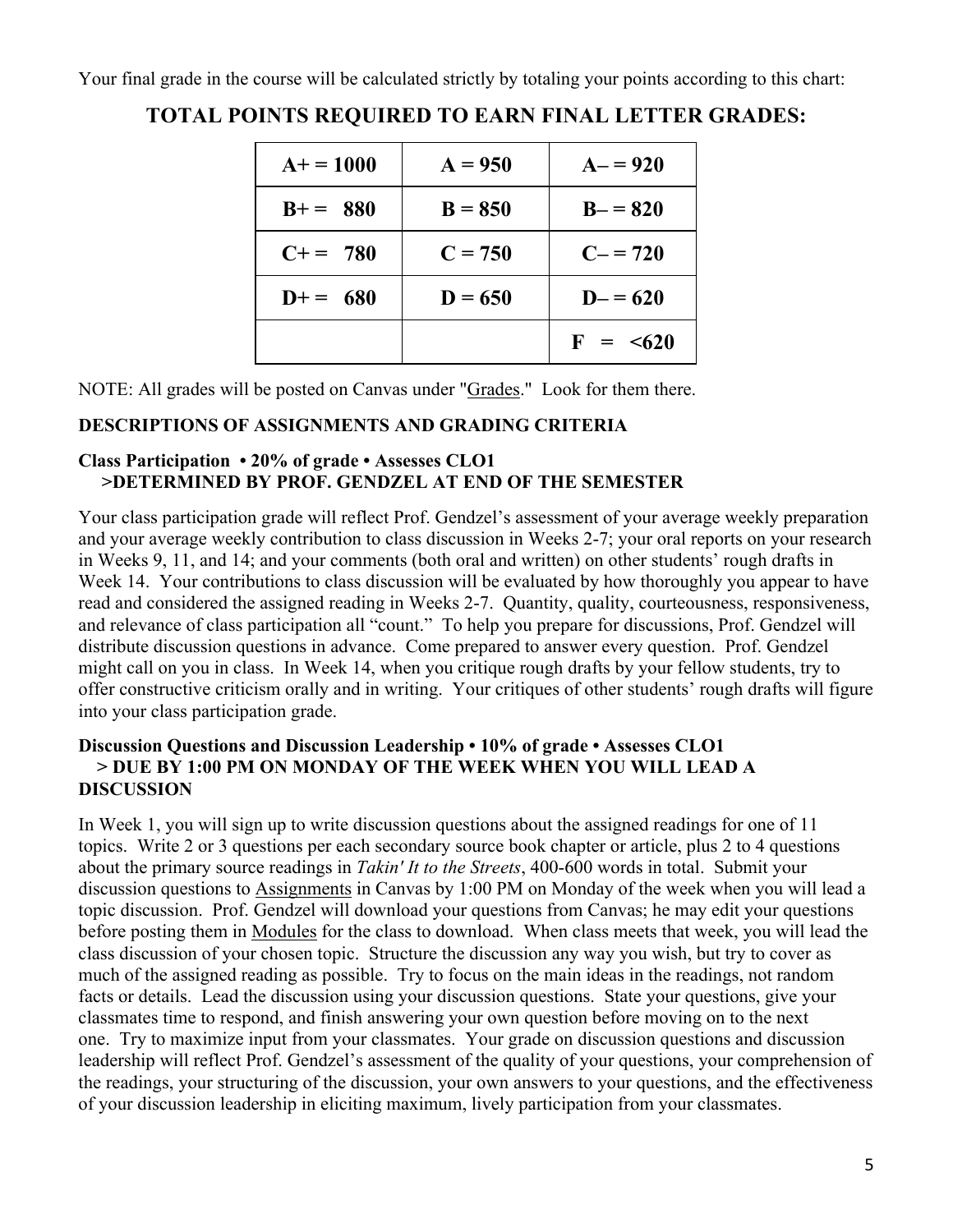### **Book Review (1,500-2,000 words) • 10% of grade • Assesses CLO1 > DUE BY 1:00 PM ON WEDNESDAY, MAR. 23**

You will write a Book Review on an individually assigned book related to your research topic. Prof. Gendzel will assign a book to you once he has approved your research topic. It is your responsibility to seek an individual book assignment from Prof. Gendzel and then to obtain the book in time to complete your Book Review. Your review should be 1,500-2,000 words in length. Longer reviews are acceptable; shorter reviews are not. Book Reviews should summarize and critically analyze the assigned book using the format described in the Book Review Instructions posted in Assignments, with proper Chicago Style references. Your review will be graded 40% on summary, 50% on critical analysis, and 10% on style and mechanics. Submit your Book Review to Assignments in Canvas by 1:00 PM on Wednesday, Mar. 23. **NO LATE BOOK REVIEWS WILL BE ACCEPTED.**

**NOTE:** At the end of your Book Review, include a separate page with (1) your specific **research topic** (which must have been approved in advance by Prof. Gendzel), (2) your **research question** in a single sentence, and (3) a Chicago style bibliography listing the **primary sources** that you intend to use. See Turabian, *A Manual for Writers,* Chap. 2 for guidance in formulating a research question. See the Book Review Instructions posted in Assignments for more information about this assignment.

### **Research Paper (5,000-7,500 words) • 60% of grade • Assesses CLO1, CLO2, CLO3 > ROUGH DRAFT DUE BY 1:00 PM ON FRIDAY, APR. 29 > FINAL DRAFT DUE BY 1:00 PM ON WEDNESDAY, MAY 18**

Your main task this semester is to research and write a primary-source Research Paper about some aspect of U.S. history in the 1960s. It is your responsibility to choose a topic (with Prof. Gendzel's approval) based on available sources that you are responsible for finding (with Prof. Gendzel's approval). Your individually-written paper must be 5,000 to 7,500 words in length, not counting references. Your paper must use adequate primary sources and proper Chicago style.Your topic and sources must be approved in advance by Prof. Gendzel. **Start looking for sources and thinking of topics right away.** Consult with Prof. Gendzel so that he can assign an appropriate book for your Book Review, which is due on Mar. 23. By that time, you must have chosen an approved topic, found enough approved primary sources, and formulated a one-sentence research question. Turn in this information with your Book Review (see note above). Your Research Paper will be graded on how well you define your topic, formulate a research question, locate primary sources, conduct research, devise a thesis, organize your argument, support it with evidence, cite sources, use Chicago style, write persuasively, answer your research question, and prove your thesis. See the Research Paper Grading Rubric in Assignments. Your rough draft will not be graded, but failure to submit one will result in loss of opportunity for feedback and possible grade penalties. **NO LATE RESEARCH PAPERS WILL BE ACCEPTED.**

## **Due Dates and Late Papers**

Discussion questions are due in Assignments in Canvas by 1:00 PM on Monday of the week when you are scheduled to lead a topic discussion. Book Reviews are due in Assignments in Canvas by 1:00 PM on Wednesday, Mar. 23. Research Paper rough drafts are due in Assignments in Canvas by 1:00 PM on Friday, Apr. 29, and Research Paper final drafts are due in Assignments in Canvas by 1:00 PM on Wednesday, May 18. All written assignments must be submitted electronically to Assignments in Canvas. **Late assignments will not be accepted,** except in case of dire personal emergency verified by official documentation (e.g., hospital records, police report, funeral program, doctor's note) acceptable to Prof. Gendzel. You must notify Prof. Gendzel at least 24 hours in advance if you intend to claim a personal emergency for not submitting any assignment on time.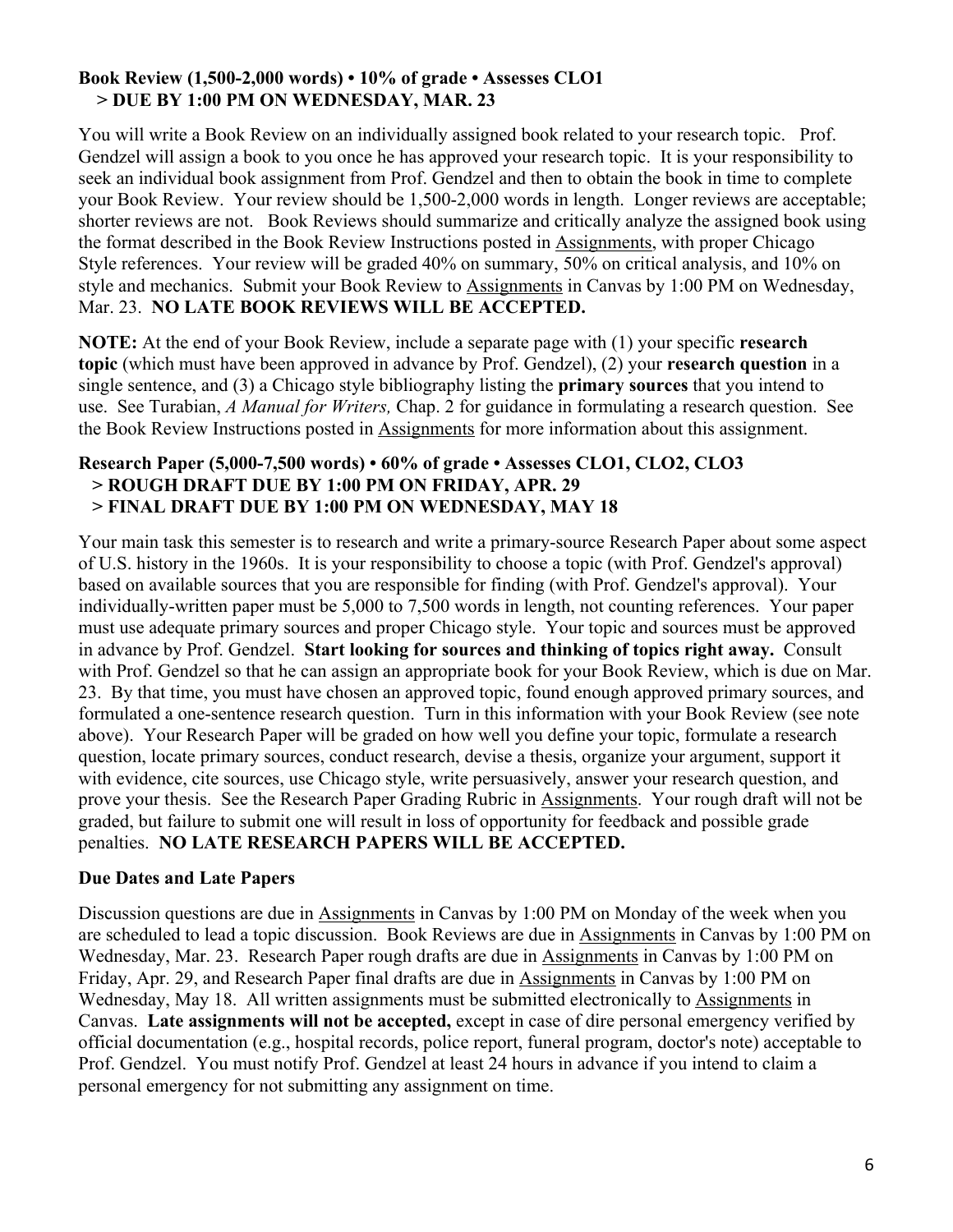## **Incompletes**

SJSU University Policy S09-7 mandates that a grade of Incomplete can be granted only when a student has satisfactorily completed a substantial portion of the course requirements and is unable to complete the course because of an accident, illness, military service, or some other "unforeseen, but fully justified" event beyond the student's control. Incompletes will only be considered for students with documented emergencies who have already satisfactorily completed most course requirements. No one will receive a grade of Incomplete without prior consultation with Prof. Gendzel, who may grant an "F" instead. A grade of Incomplete must be made up within a calendar year, or it will automatically convert into a failing grade (IC).

## **Getting Help**

Prof. Gendzel is eager to help you during office hours. He will gladly review your Book Review and/or your Research Paper rough draft before they are due and make suggestions for improvement—but only in person, in his office or on Zoom, not by email. Do NOT send him your rough drafts or portions of rough drafts. You may also get help from the SJSU Writing Center. You are expressly forbidden to work with other students on the writing assignments for this course, or to use any unapproved sources. (See the penalties for cheating and plagiarism below.)

### **UNIVERSITY POLICIES**

Per University Policy S16-9, relevant university policy concerning all courses, such as student responsibilities, academic integrity, accommodations, dropping and adding, consent for recording of class, etc., and available student services (i.e., learning assistance, counseling, and other resources) are listed on the Syllabus Information web page. which is hosted by the Office of Undergraduate Education. Make sure to visit this page to review and be aware of these university policies and resources. (NOTE: Academic Integrity policies are reprinted here for your convenience.)

### **Academic integrity**

University Policy F15-7 requires students to be honest in all academic course work. It also requires faculty members to report all infractions to the office of Student Conduct and Ethical Development. Visit the Student Conduct and Ethical Development web page for more information.

### **Cheating & Plagiarism**

**Cheating – from University Policy F15-7:** "San José State University defines cheating as the act of obtaining credit, attempting to obtain credit, or assisting others to obtain credit for academic work through the use of any dishonest, deceptive, or fraudulent means. Cheating includes: . . . submitting work previously graded in another course without prior approval by the course instructor. . . . submitting work previously graded in another course without prior approval by the course instructor. . . . submitting work simultaneously presented in two or more courses without prior approval of all course instructors. . . . altering or interfering with the grading process; . . . any other act committed by a student in the course of his or her academic work that defrauds or misrepresents, including aiding others in any of the actions defined above."

**Plagiarism – from University Policy F15-7:** "San José State University defines plagiarism as the act of representing the work of another as one's own without giving appropriate credit, regardless of how that work was obtained, and submitting it to fulfill academic requirements. Plagiarism includes: **knowingly or unknowingly** incorporating the ideas, words, sentences, paragraphs, parts of sentences or paragraphs, or the specific substance of another's work without giving appropriate credit, and representing the product as one's own work."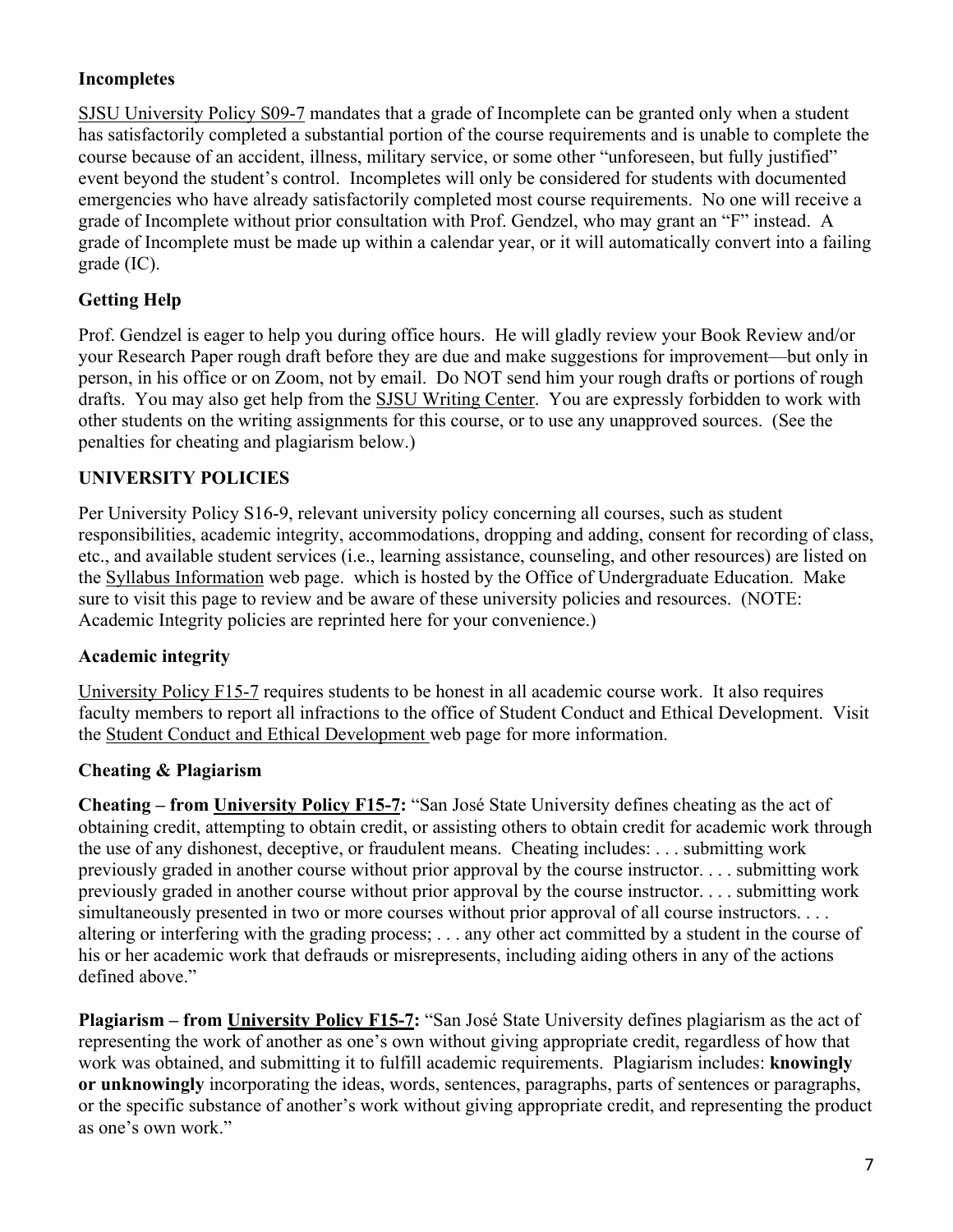Your name on your submitted coursework constitutes your promise that it represents 100% your own effort, unless you properly acknowledge every source in Chicago style. You must place QUOTATION MARKS around words that you didn't write yourself, and provide a properly formatted FOOTNOTE or ENDNOTE in Chicago style for every source of words or ideas other than your own. **Every source used in your submitted coursework must be fully and properly cited in your footnotes or endnotes.** Failure to fulfill this requirement could result in a grade of "F" in the course, regardless of your other grades. You must consult with Prof. Gendzel in advance if you are "unsure" or "confused" about what "might be" plagiarism. Even if you plagiarize from multiple sources, change some words, move sentences around, or add words of your own, it's still plagiarism. Likewise, even if you didn't mean to plagiarize, or you forgot to include quotation marks or references, or you accidentally omitted them, or your computer or someone else omitted them without your knowledge, or you didn't know you were plagiarizing when you plagiarized, it's still plagiarism, and it's still a violation of Academic Integrity that will be penalized. You are responsible for knowing and abiding by SJSU's rules of Academic Integrity. Claims of innocence, ignorance, forgetfulness, accidents, good intentions, reliance on others, or technological failures do NOT excuse plagiarism! **Cheating and/or plagiarism will result in a grade of "F" in this course and possible sanctions by the University, as authorized by Sec. 3.1.6 of University Policy F15-7.**

# **HIST 280 COURSE SCHEDULE – SPRING 2022**

**INSTRUCTIONS:** Assigned readings are listed in the Course Schedule below. Assigned readings must be completed by 6:00 PM on Wednesday of each week. Some assigned readings are in the required textbooks that are available for purchase from the Spartan Bookstore or from your favorite online bookseller. Other assigned readings that are marked with an asterisk (\*) are posted here and in the weekly Modules. Download these readings as .pdf files that you can print out or read on your computer. In Weeks 2-7, class meetings will cover two topics each week, with a short break in the middle. Reading assignments are listed by topic, but the entire week's assigned reading (for BOTH topics) should be completed before class. Discussion leaders are only responsible for leading discussion and writing discussion questions about ONE topic in each week.

**NOTE:** This course schedule is subject to change. Any changes will be announced in class and/or email and/or Canvas Announcements. Notify Prof. Gendzel immediately or any "dead links" or if you are unable to access any of the assigned readings. Keep up with the reading assignments and get started early on your search for primary sources, or else you will have great difficulty completing your Research Paper on time.

SJSU University Policy S17-1: "Faculty members are required to have a culminating activity for their courses, which can include a final examination, a final research paper or project, a final creative work or performance, a final portfolio of work, or other appropriate assignment." The Research Paper is the culminating activity for this course.

| <b>Week Date</b> |            | <b>Seminar Topics and Reading Assignments</b>                                                                                                                                                                                                                                                                        |
|------------------|------------|----------------------------------------------------------------------------------------------------------------------------------------------------------------------------------------------------------------------------------------------------------------------------------------------------------------------|
|                  |            | <b>COURSE INTRODUCTION</b>                                                                                                                                                                                                                                                                                           |
|                  | Jan.<br>26 | Read this syllabus carefully and ask Prof. Gendzel if you have any questions. Choose one topic in Weeks 2-7 for leading class discussion. You will write discussion questions on that<br>topic. If you miss any class meeting, you must submit a discussion paper about any topic(s)<br>that you missed (see above). |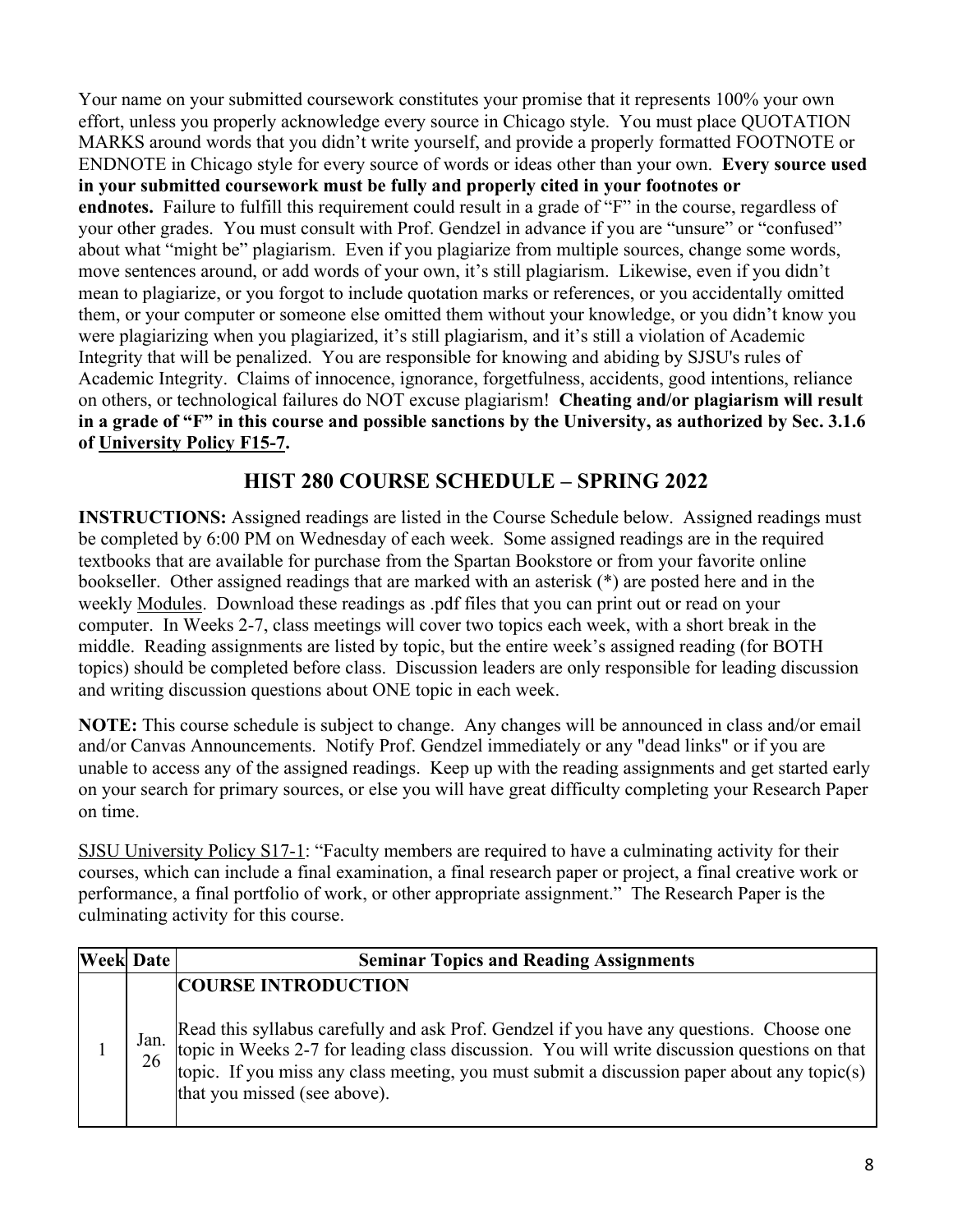|                |            | <b>SIGN UP FOR DISCUSSION LEADERSHIP</b>                                                                                                                                                                                                                          |
|----------------|------------|-------------------------------------------------------------------------------------------------------------------------------------------------------------------------------------------------------------------------------------------------------------------|
|                |            | <b>TOPIC 1: COLD WAR AMERICA</b>                                                                                                                                                                                                                                  |
|                |            | *READ: Mark Hamilton Lytle, America's Uncivil Wars: The Sixties Era from Elvis to the<br>Fall of Nixon (New York: Oxford University Press, 2006), Introduction and Chaps. 1-4.<br>[CLICK HERE and HERE]                                                           |
|                |            | READ: Alexander Bloom and Wini Breines, eds., Takin' It to the Streets: A Sixties Reader,<br>4th ed. (New York: Oxford University Press, 2015), Prologue and pp. 1-11.                                                                                            |
| $\overline{2}$ | Feb. 2     | <b>TOPIC 2: LIBRARY ORIENTATION</b>                                                                                                                                                                                                                               |
|                |            | READ: Kate L. Turabian, A Manual for Writers of Research Papers, Theses, and<br>Dissertations, 9th ed. (Chicago: University of Chicago Press, 2017), Chaps. 1-3.                                                                                                  |
|                |            | *READ: *Jenny L. Presnell, The Information-Literate Historian: A Guide to Research for<br><i>History Students, 3rd ed. (New York: Oxford University Press, 2019), Chaps. 6-7. [CLICK]</i><br><b>HERE</b> and <b>HERE</b>                                          |
|                |            | Be ready to ask questions about primary sources available at the library, including online<br>databases. Get started right away on finding primary sources for your research paper! Don't<br>delay, or you will have difficulty completing your research on time. |
|                |            | <b>TOPIC 3: KENNEDY &amp; JOHNSON</b>                                                                                                                                                                                                                             |
|                |            | *READ: Mark Hamilton Lytle, America's Uncivil Wars: The Sixties Era from Elvis to the<br>Fall of Nixon (New York: Oxford University Press, 2006), Chap. 5 and pp. 138-<br>140. [CLICK HERE]                                                                       |
| 3              |            | *READ: Allen Matusow, The Unraveling of America: A History of Liberalism in the 1960s<br>(New York: Harper & Row, 1984), Chap. 5, Chap. 8, and Chap. 9. [CLICK HERE]                                                                                              |
|                |            | *READ: Joseph Califano, "What Was Really Great About the Great Society," Washington<br>$\left  \frac{\text{Feb. 9}}{\text{Heb. 9}} \right $ Monthly 31 (Oct. 1999): 13-19. [CLICK HERE]                                                                           |
|                |            | READ: Alexander Bloom and Wini Breines, eds., Takin' It to the Streets: A Sixties Reader,<br>4th ed. (New York: Oxford University Press, 2015), pp. 52-59 and pp. 90-96.                                                                                          |
|                |            | TOPIC 4: THE CIVIL RIGHTS MOVEMENT                                                                                                                                                                                                                                |
|                |            | READ: Harvard Sitkoff, <i>The Struggle for Black Equality</i> , 25th Anniversary Edition (New<br>York: Hill and Wang, 2008), Chaps. 1-6.                                                                                                                          |
|                |            | READ: Alexander Bloom and Wini Breines, eds., Takin' It to the Streets: A Sixties Reader,<br>4th ed. (New York: Oxford University Press, 2015), Chap. 1.                                                                                                          |
|                |            | <b>TOPIC 5: THE BLACK POWER MOVEMENT</b>                                                                                                                                                                                                                          |
| 4              | Feb.<br>16 | READ: Harvard Sitkoff, The Struggle for Black Equality, 25th Anniversary Edition (New<br>York: Hill and Wang, 2008), Chaps. 7-8.                                                                                                                                  |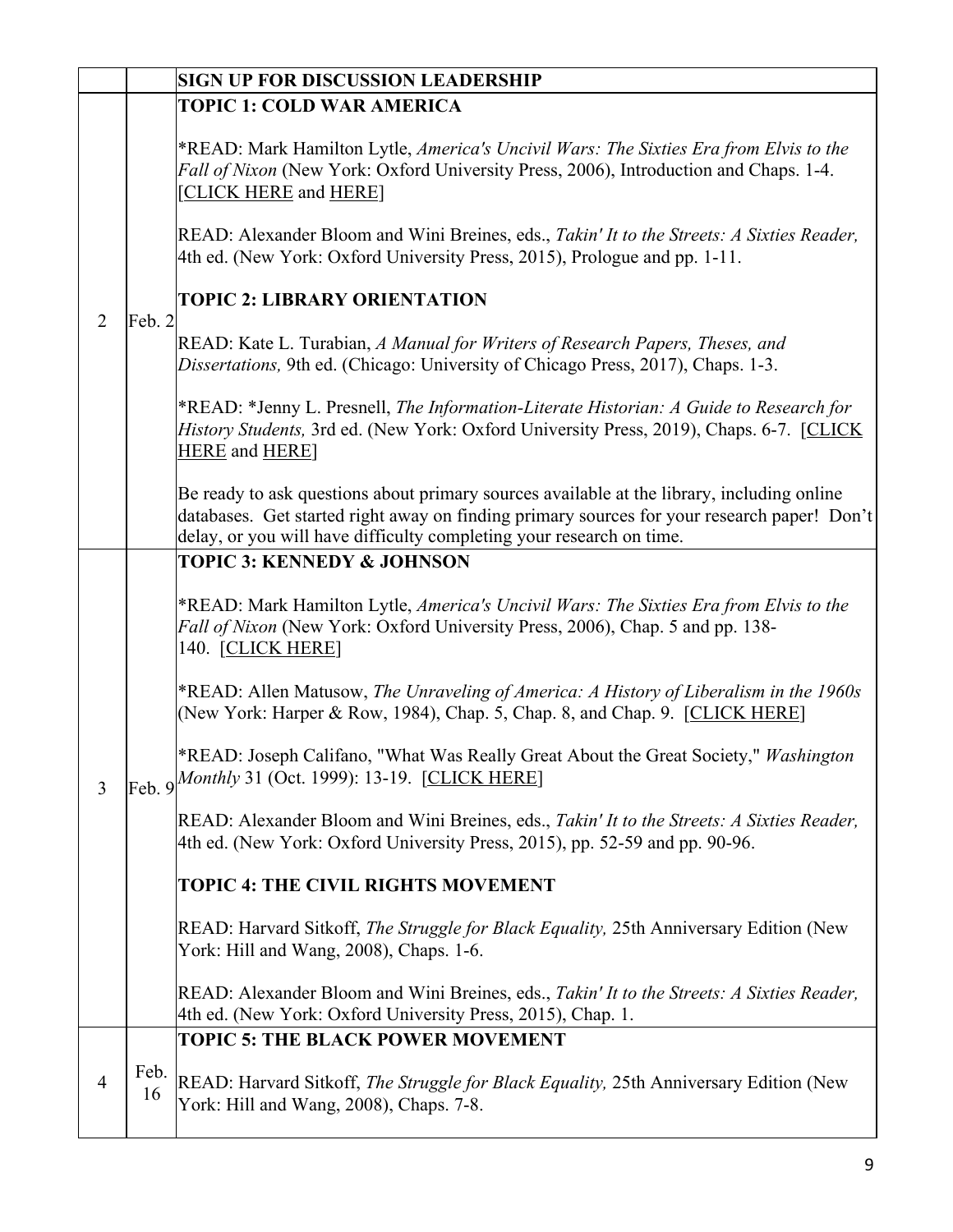|   |            | *READ: Van Gosse, Rethinking the New Left: An Interpretative History (New York:<br>Palgrave Macmillan, 2005), pp. 46-52 and Chap. 9. [CLICK HERE]                                                                                   |
|---|------------|-------------------------------------------------------------------------------------------------------------------------------------------------------------------------------------------------------------------------------------|
|   |            | *READ: Karen K. Miller, "Negroes No More: The Emergence of Black Student Activism,"<br>in Long Time Gone: Sixties America Then and Now, ed. Alexander Bloom (New York:<br>Oxford University Press, 2001), pp. 123-143. [CLICK HERE] |
|   |            | READ: Alexander Bloom and Wini Breines, eds., Takin' It to the Streets: A Sixties Reader,<br>4th ed. (New York: Oxford University Press, 2015), pp. 117-147 and pp. 375-385.                                                        |
|   |            | <b>TOPIC 6: MORE POWER MOVEMENTS</b>                                                                                                                                                                                                |
|   |            | *READ: Mark Hamilton Lytle, America's Uncivil Wars: The Sixties Era from Elvis to the<br>Fall of Nixon (New York: Oxford University Press, 2006), Chap. 13. [CLICK HERE]                                                            |
|   |            | *READ: Van Gosse, Rethinking the New Left: An Interpretative History (New York:<br>Palgrave Macmillan, 2005), Chap. 10. [CLICK HERE]                                                                                                |
|   |            | *READ: Carlos Muñoz, Jr., "The Chicano Movement: Mexican American History and the<br>Struggle for Equality," <i>Perspectives on Global Development and Technology</i> 17 (2018): 31-<br>52. [CLICK HERE]                            |
|   |            | *READ: Daryl J. Maeda, "Black Panthers, Red Guards, and Chinamen: Constructing Asian<br>American Identity through Performing Blackness, 1969-1972," American Quarterly 57 (Dec.<br>2005): 1079-1103. [CLICK HERE]                   |
|   |            | READ: Alexander Bloom and Wini Breines, eds., Takin' It to the Streets: A Sixties Reader,<br>4th ed. (New York: Oxford University Press, 2015), pp. 147-162.                                                                        |
|   |            | <b>TOPIC 7: THE VIETNAM WAR</b>                                                                                                                                                                                                     |
|   | Feb.<br>23 | READ: Christian G. Appy, Working-Class War: American Combat Soldiers and<br>Vietnam (Chapel Hill: University of North Carolina Press, 1993), Introduction and Chaps. 3-<br>8.                                                       |
|   |            | READ: Alexander Bloom and Wini Breines, eds., Takin' It to the Streets: A Sixties Reader,<br>4th ed. (New York: Oxford University Press, 2015), pp. 162-193.                                                                        |
| 5 |            | <b>TOPIC 8: THE PEACE MOVEMENT</b>                                                                                                                                                                                                  |
|   |            | *READ: Mark Hamilton Lytle, America's Uncivil Wars: The Sixties Era from Elvis to the<br>Fall of Nixon (New York: Oxford University Press, 2006), pp. 174-184, pp. 190-193, and pp.<br>240-250. [CLICK HERE]                        |
|   |            | READ: Christian G. Appy, Working-Class War: American Combat Soldiers and<br>Vietnam (Chapel Hill: University of North Carolina Press, 1993), Chap. 9.                                                                               |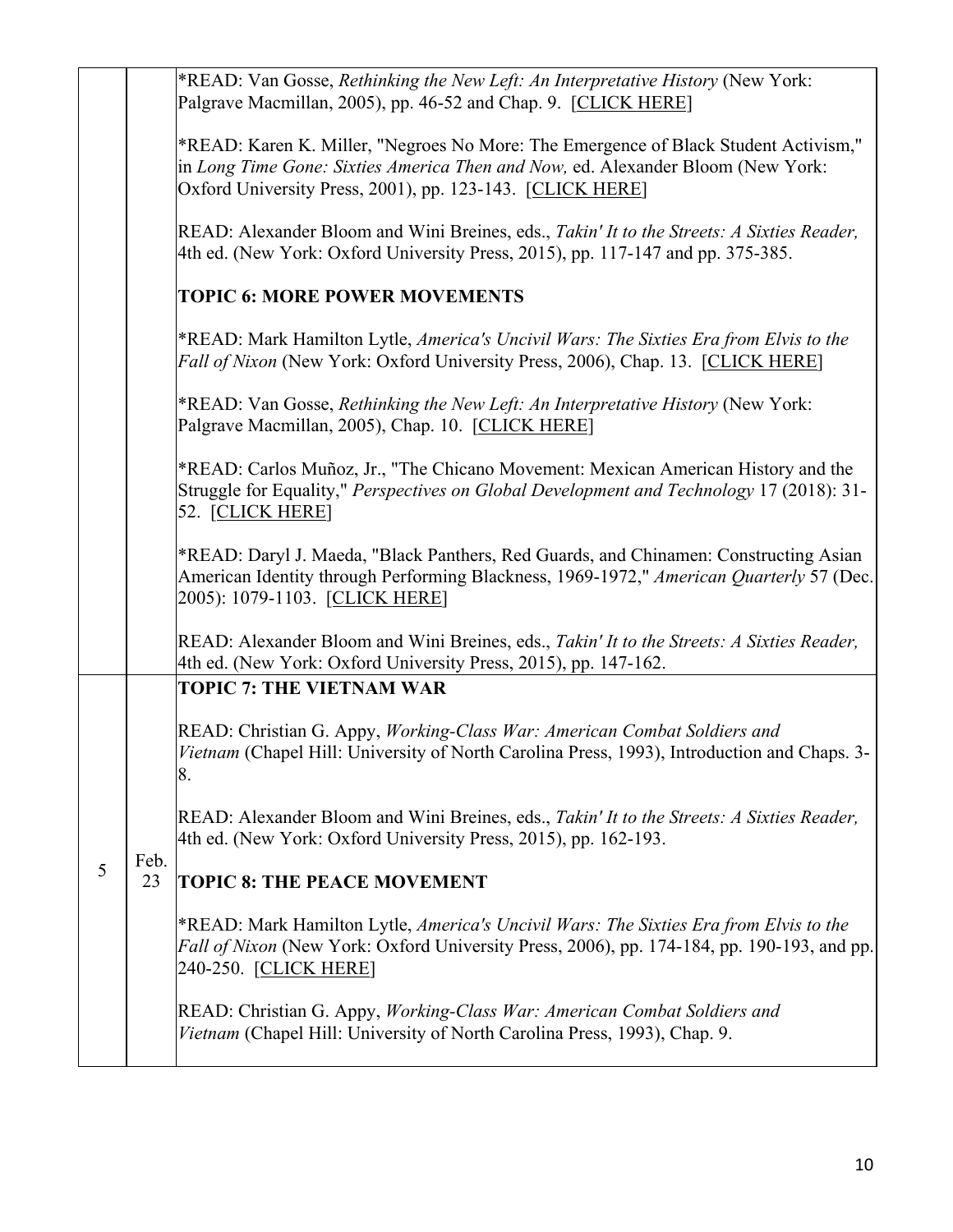|  |   |                                                                                                                                                                                                | *READ: H. Bruce Franklin, "The Antiwar Movement We Are Supposed to Forget,"                                                                                                                                                       |
|--|---|------------------------------------------------------------------------------------------------------------------------------------------------------------------------------------------------|-----------------------------------------------------------------------------------------------------------------------------------------------------------------------------------------------------------------------------------|
|  |   |                                                                                                                                                                                                | in Vietnam and Other American Fantasies (Amherst: University of Massachusetts Press,<br>2000), pp. 47-70. [CLICK HERE]                                                                                                            |
|  |   |                                                                                                                                                                                                | READ: Alexander Bloom and Wini Breines, eds., Takin' It to the Streets: A Sixties Reader,<br>4th ed. (New York: Oxford University Press, 2015), pp. 193-235.                                                                      |
|  |   |                                                                                                                                                                                                | <b>TOPIC 9: THE NEW LEFT</b>                                                                                                                                                                                                      |
|  |   |                                                                                                                                                                                                | *READ: Mark Hamilton Lytle, America's Uncivil Wars: The Sixties Era from Elvis to the<br>Fall of Nixon (New York: Oxford University Press, 2006), pp. 168-173. [CLICK HERE]                                                       |
|  |   |                                                                                                                                                                                                | *READ: Wini Breines, "'Of This Generation': The New Left and the Student Movement," in<br>Long Time Gone: Sixties America Then and Now, ed. Alexander Bloom (New York: Oxford<br>University Press, 2001), pp. 23-45. [CLICK HERE] |
|  |   |                                                                                                                                                                                                | *READ: William L. O'Neill, "Fadeout," in The New Left: A History (Wheeling, IL: Harlan<br>Davidson, 2001), pp. 60-78. [CLICK HERE]                                                                                                |
|  | 6 | $\overline{2}$                                                                                                                                                                                 | READ: Alexander Bloom and Wini Breines, eds., Takin' It to the Streets: A Sixties Reader,<br>Mar. 4th ed. (New York: Oxford University Press, 2015), pp. 60-90, pp. 97-116, pp. 343-353, and<br>pp. 399-402.                      |
|  |   |                                                                                                                                                                                                | <b>TOPIC 10: THE COUNTERCULTURE</b>                                                                                                                                                                                               |
|  |   |                                                                                                                                                                                                | *READ: Mark Hamilton Lytle, America's Uncivil Wars: The Sixties Era from Elvis to the<br>Fall of Nixon (New York: Oxford University Press, 2006), pp. 143-147, pp. 194-227, and pp.<br>334-338. [CLICK HERE]                      |
|  |   |                                                                                                                                                                                                | *READ: Beth Bailey, "Sexual Revolution(s)," in The Sixties: From Memory to History, ed.<br>by David Farber (Chapel Hill: University of North Carolina Press, 1994), pp. 235-<br>$262.$ [CLICK HERE]                               |
|  |   |                                                                                                                                                                                                | READ: Alexander Bloom and Wini Breines, eds., Takin' It to the Streets: A Sixties Reader,<br>4th ed. (New York: Oxford University Press, 2015), Chap. 5 and pp. 515-527.                                                          |
|  |   |                                                                                                                                                                                                | <b>TOPIC 11: FEMINISM &amp; MORE</b>                                                                                                                                                                                              |
|  |   | *READ: Mark Hamilton Lytle, America's Uncivil Wars: The Sixties Era from Elvis to the<br>Fall of Nixon (New York: Oxford University Press, 2006), Chap. 12 and Chap. 14. [CLICK<br><b>HERE</b> |                                                                                                                                                                                                                                   |
|  | 7 | 9                                                                                                                                                                                              | Mar.  *READ: Van Gosse, Rethinking the New Left: An Interpretative History (New York:<br>Palgrave Macmillan, 2005), Chap. 12. [CLICK HERE]                                                                                        |
|  |   |                                                                                                                                                                                                | READ: Alexander Bloom and Wini Breines, eds., Takin' It to the Streets: A Sixties Reader,<br>4th ed. (New York: Oxford University Press, 2015), Chap. 8, pp. 500-515, and pp. 527-539.                                            |
|  |   |                                                                                                                                                                                                | <b>TOPIC 12: BACKLASH &amp; NIXON</b>                                                                                                                                                                                             |
|  |   |                                                                                                                                                                                                |                                                                                                                                                                                                                                   |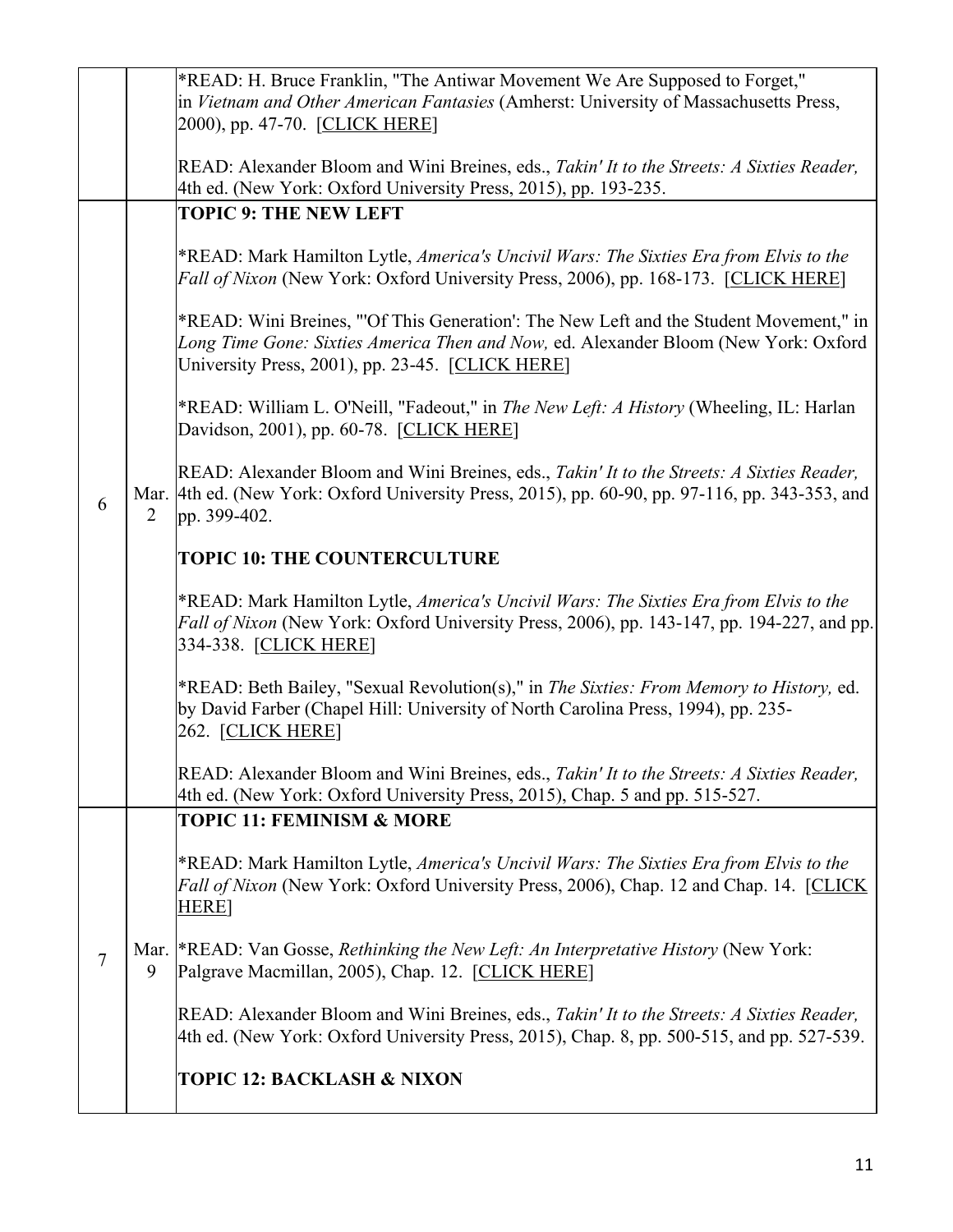|    |            | *READ: Mark Hamilton Lytle, America's Uncivil Wars: The Sixties Era from Elvis to the<br>Fall of Nixon (New York: Oxford University Press, 2006), pp. 250-265, pp. 339-361, and<br>Epilogue. [CLICK HERE]                                                                                                                                                                                                                                                                                                                                                                                                                                                                                                                                                                                                                                                                                                                                                                                                      |
|----|------------|----------------------------------------------------------------------------------------------------------------------------------------------------------------------------------------------------------------------------------------------------------------------------------------------------------------------------------------------------------------------------------------------------------------------------------------------------------------------------------------------------------------------------------------------------------------------------------------------------------------------------------------------------------------------------------------------------------------------------------------------------------------------------------------------------------------------------------------------------------------------------------------------------------------------------------------------------------------------------------------------------------------|
|    |            | *READ: Jonathan Rieder, "The Rise of the 'Silent Majority," in The Rise and Fall of the<br>New Deal Order, 1930-1980, ed. Steve Fraser and Gary Gerstle (Princeton: Princeton<br>University Press, 1989), pp. 243-268. [CLICK HERE]                                                                                                                                                                                                                                                                                                                                                                                                                                                                                                                                                                                                                                                                                                                                                                            |
| 8  | Mar.<br>16 | NO CLASS MEETING - RESEARCH AND INDIVIDUAL CONFERENCES                                                                                                                                                                                                                                                                                                                                                                                                                                                                                                                                                                                                                                                                                                                                                                                                                                                                                                                                                         |
| 9  | Mar.<br>23 | <b>BOOK REVIEWS DUE - TOPIC PRESENTATIONS IN CLASS</b><br>Your reading assignment for this week is the book that Prof. Gendzel assigned to you<br>individually. Write your Book Review using the format specified in the Book Review<br>Instructions posted in Assignments. Submit your Book Review to Assignments in Canvas<br>by 1:00 PM in Mar. 23, and come to class prepared to talk about it. You must also have your<br>research topic and primary sources approved by this time. Add a page at the back of your<br>Book Review naming your topic, stating your research question in a single sentence, and<br>listing (in a Chicago style bibliography) the main primary sources that you intend to<br>use. Come prepared to give a brief, informal 5 to 10 minute presentation of your topic, your<br>Book Review, and your primary sources to the class. Remember: Prof. Gendzel must<br>approve all research topics and primary sources in advance. NOTE: No late Book Reviews<br>will be accepted. |
|    |            | <b>SPRING BREAK - NO CLASS ON MAR. 30</b>                                                                                                                                                                                                                                                                                                                                                                                                                                                                                                                                                                                                                                                                                                                                                                                                                                                                                                                                                                      |
| 10 | Apr.<br>6  | NO CLASS MEETING - RESEARCH AND INDIVIDUAL CONFERENCES                                                                                                                                                                                                                                                                                                                                                                                                                                                                                                                                                                                                                                                                                                                                                                                                                                                                                                                                                         |
| 11 | Apr.<br>13 | <b>WRITING TIPS</b><br>READ: Kate L. Turabian, A Manual for Writers of Research Papers, Theses, and<br>Dissertations, 9th ed. (Chicago: University of Chicago Press, 2017), Chaps. 4-7, Chaps. 9-<br>11, and Chaps. 15-17.<br>Class will meet to share stories about the joys of research and to hear Prof. Gendzel's<br>suggestions for writing your rough draft. Come prepared to discuss your research. Bring<br>your copy of Turabian, A Manual for Writers to class.                                                                                                                                                                                                                                                                                                                                                                                                                                                                                                                                      |
| 12 | Apr.<br>20 | NO CLASS MEETING - RESEARCH AND INDIVIDUAL CONFERENCES                                                                                                                                                                                                                                                                                                                                                                                                                                                                                                                                                                                                                                                                                                                                                                                                                                                                                                                                                         |
| 13 | 27         | NO CLASS MEETING - ROUGH DRAFT DUE BY 1:00 PM ON FRIDAY, APRIL 29<br>Submit the rough draft of your Research Paper to Assignments in Canvas by 1:00 PM on<br>Apr. Friday, April 29. Prof. Gendzel will send your rough draft to your assigned fellow-student<br>readers. He will also send you the rough drafts written by fellow students whose drafts you<br>agreed to read. Read the rough drafts and write a single page of comments for each<br>student. Offer constructive criticism that will help your fellow students improve their final<br>drafts. Late submission of your rough draft will incur severe final grade penalties.                                                                                                                                                                                                                                                                                                                                                                     |
| 14 | May<br>4   | <b>MEET TO DISCUSS ROUGH DRAFTS</b><br>Come prepared to discuss and critique other students' rough drafts that you were assigned to<br>read. Bring TWO copies of your written comments that you will provide to these                                                                                                                                                                                                                                                                                                                                                                                                                                                                                                                                                                                                                                                                                                                                                                                          |